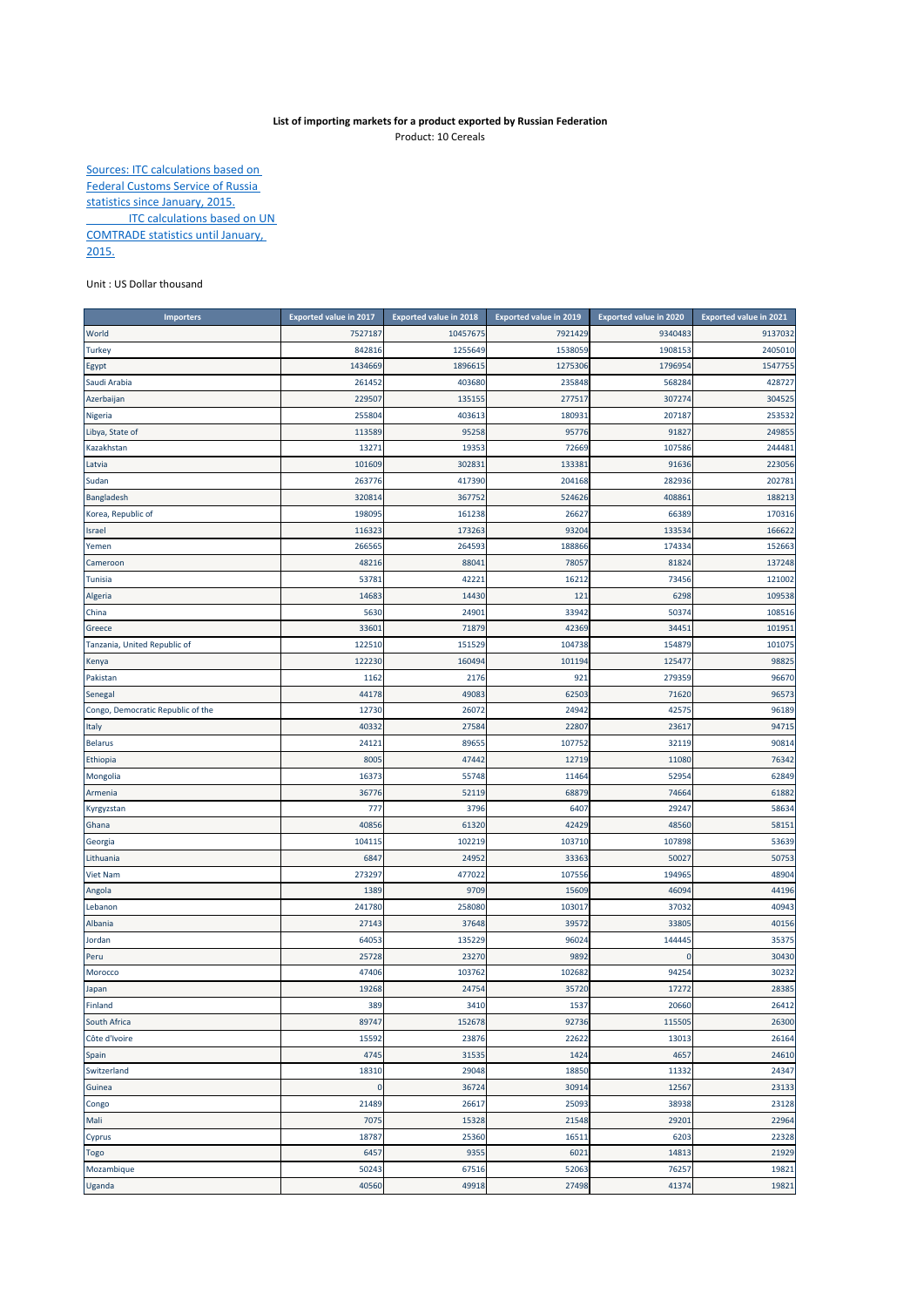| Nicaragua                              | 25063        | 19139       | 21777       | 22720          | 19602          |
|----------------------------------------|--------------|-------------|-------------|----------------|----------------|
| <b>Area Nes</b>                        | $\mathbf{0}$ | $\mathbf 0$ | 155849      | 12             | 18600          |
| Rwanda                                 | 14316        | 24244       | 12234       | 13833          | 18523          |
| Ukraine                                | 9074         | 9713        | 21675       | 16442          | 18357          |
| <b>Burkina Faso</b>                    | 13336        | 20084       | 11504       | 1276           | 17478          |
| Oman                                   | 70886        | 80262       | 80441       | 98746          | 16918          |
| Madagascar                             | $\Omega$     | $\mathbf 0$ | 6104        | 7345           | 16566          |
| <b>United Arab Emirates</b>            | 182187       | 140547      | 154114      | 172369         | 16538          |
| Iraq                                   | 757          | 8192        | 507         | 534            | 15912          |
| Sri Lanka                              | 55038        | 15655       | 46746       | 88645          | 14147          |
| Norway                                 | 9622         | 18223       | 13942       | 4439           | 11188          |
| Somalia                                | $\Omega$     | 4060        | 613         | 6495           | 10088          |
| Malawi                                 | 9695         | 11337       | 4799        | 11487          | 9526           |
| Mexico                                 | 65836        | 185746      | 20936       | 19819          | 8651           |
| Gabon                                  | 0            | 2052        | 1558        | 271            | 8431           |
| Namibia                                | $\Omega$     | 4333        | 8466        | 17100          | 8251           |
|                                        |              |             |             |                |                |
| Burundi                                | 4997         | 10386       | 4981        | 4453           | 8208           |
| Eritrea                                | $\mathbf 0$  | 5701        | $\mathbf 0$ | C              | 8125           |
| <b>Brazil</b>                          | $\Omega$     | 4669        | 17879       | 47359          | 7539           |
| Mauritania                             | 9864         | 17088       | $\Omega$    | 30953          | 7513           |
| Haiti                                  | 5416         | 10254       | 6278        | $\mathbf 0$    | 6945           |
| Colombia                               | $\Omega$     | $\mathbf 0$ | $\mathbf 0$ | $\mathbf 0$    | 6591           |
| <b>United Kingdom</b>                  | 4836         | 1909        | 1808        | 6076           | 6565           |
| Poland                                 | 1828         | 2024        | 1312        | 2574           | 6503           |
| Denmark                                | 11275        | 8256        | 3132        | 435            | 6447           |
| Qatar                                  | 36424        | 25421       | 21375       | 17171          | 6413           |
| Netherlands                            | 17238        | 28706       | 841         | 1841           | 6014           |
| Belgium                                | 7736         | 12084       | 4903        | 5355           | 5922           |
| Indonesia                              | 201020       | 258860      | 72026       | 1146           | 4473           |
| Malta                                  | $\mathbf{0}$ | 8           | 1302        | 1229           | 3831           |
| Benin                                  | 2878         | 901         | 4546        | 4727           | 3219           |
| Uzbekistan                             | 1465         | 8799        | 2649        | 6144           | 3039           |
| Germany                                | 8303         | 19721       | 6499        | 4378           | 2824           |
| Zimbabwe                               | 353          | 5312        | 375         | $\Omega$       | 2783           |
| Liberia                                | $\mathbf{0}$ | 1484        | 2432        | 2547           | 2581           |
|                                        | 2336         | 1527        | 699         |                | 2176           |
| Moldova, Republic of                   |              |             |             | 494            |                |
| Canada                                 | 430          | 298         | 82          | 149            | 1348           |
| Thailand                               | 10429        | 35967       | 474         | 6724           | 1264           |
| Serbia                                 | 465          | 520         | 1130        | 596            | 1148           |
| <b>Dominican Republic</b>              | $\mathbf 0$  | $\mathbf 0$ | $\mathbf 0$ | C              | 928            |
| Bulgaria                               | 96           | 925         | 605         | 1981           | 566            |
| Tajikistan                             | 76           | 632         | 1626        | 2594           | 530            |
| Malaysia                               | 18476        | 32119       | 14610       | 12039          | 417            |
| Austria                                | 279          | 159         | 721         | 98             | 386            |
| <b>Czech Republic</b>                  | 13           | 43          | 1255        | 0              | 245            |
| Turkmenistan                           | 7577         | 3498        | 2548        | 5065           | 241            |
| <b>United States of America</b>        | 124          | 165         | 240         | 400            | 203            |
| Ireland                                | $\mathbf 0$  | 10299       | 2190        | $\mathbf 0$    | 194            |
| Taipei, Chinese                        | $\mathbf{1}$ | 0           | 6           | 111            | 179            |
| <b>Bahrain</b>                         | 47           | 64          | 52          | 23             | 108            |
| Montenegro                             | $\mathbf 0$  | $\mathbf 0$ | 54          | $\mathbf 0$    | 94             |
| Philippines                            | 23920        | 192859      | 55305       | 110184         | 66             |
| Guatemala                              | $\mathbf 0$  | $\mathbf 0$ | $\mathbf 0$ | $\Omega$       | 38             |
| Hungary                                | $\mathbf 0$  | 32          | 46          | 104            | 31             |
| Kuwait                                 | 21268        | 13846       | 25          | 29935          | 26             |
| El Salvador                            | $\mathbf 0$  | $\mathbf 0$ | $\mathbf 0$ | $\overline{0}$ | 14             |
| Slovenia                               | $\mathbf 0$  | $\pmb{0}$   | $\mathbf 0$ | $\mathbf 0$    | 13             |
| Afghanistan                            | $\mathbf 0$  | 10          | 12          | 1068           | 10             |
|                                        | 30           | 102         | 11          | 14             | $\overline{7}$ |
| Estonia                                |              |             |             |                | $\overline{7}$ |
| Romania                                | 2664         | 28564       | 2202        | 10671          |                |
| France                                 | 58           | 4084        | 170         | 624            | $\overline{2}$ |
| <b>Marshall Islands</b>                | $\mathbf 0$  | $\mathbf 0$ | $\mathbf 0$ | 0              | $\mathbf{1}$   |
| New Zealand                            | 10           | $\mathbf 0$ | $\mathbf 0$ | 0              | $\mathbf 0$    |
| Korea, Democratic People's Republic of | 358          | 1117        | 3791        | 15389          |                |
| Australia                              | 96           | 0           | 260         | 0              |                |
| <b>Brunei Darussalam</b>               | $\mathbf 0$  | 619         | $\mathbf 0$ | $\mathbf 0$    |                |